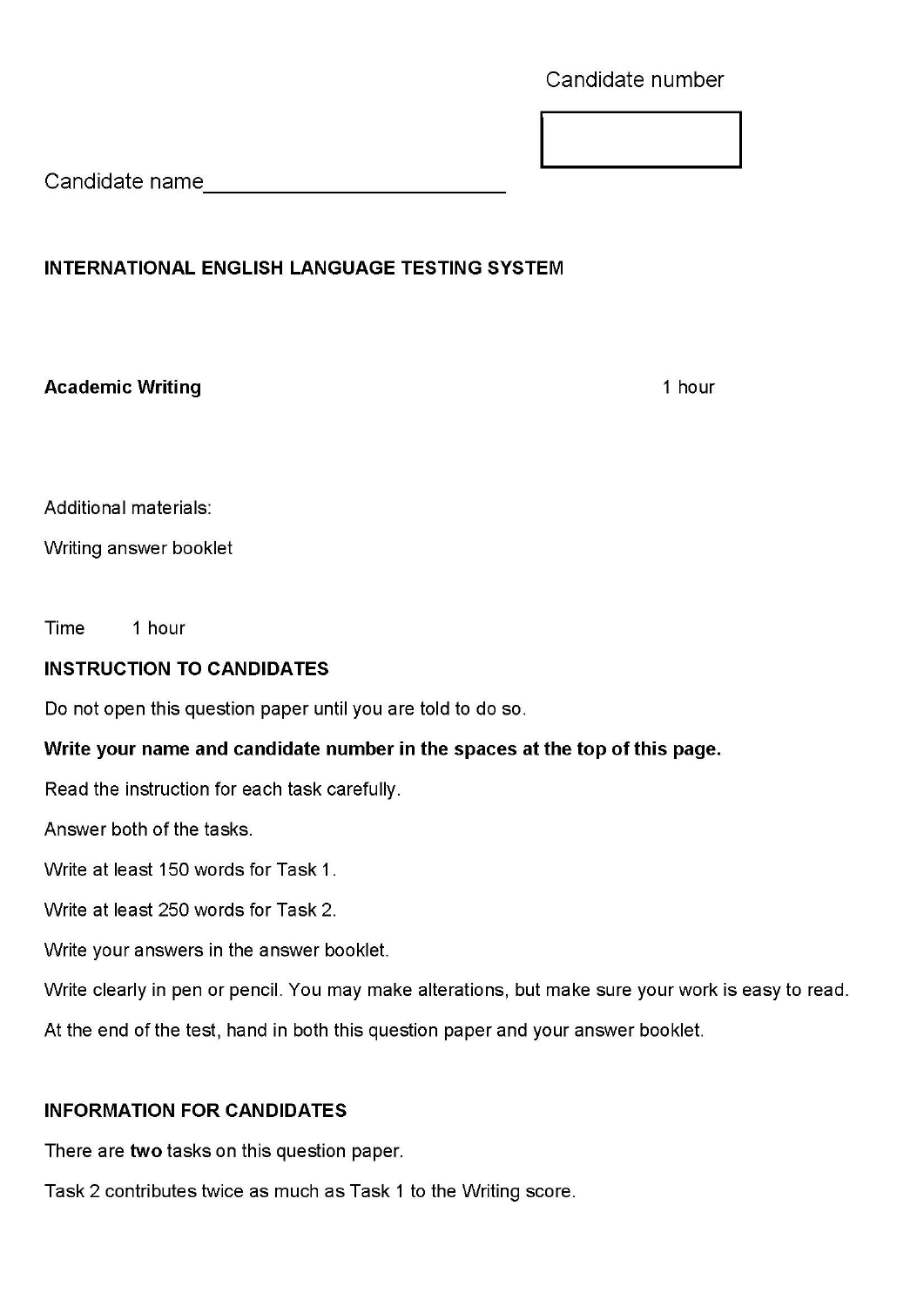### **WRITING TASK 1**

You should spend about 20 minutes on this task.

*The charts below show the number of Japanese tourists travelling abroad between 1985 and 1995 and Australia's share of the Japanese tourist market.*

*Summarise the information by selecting and reporting the main features, and make comparisons where relevant.*

Write at least 150 words.



## **Australia's share of Japan's tourist market**